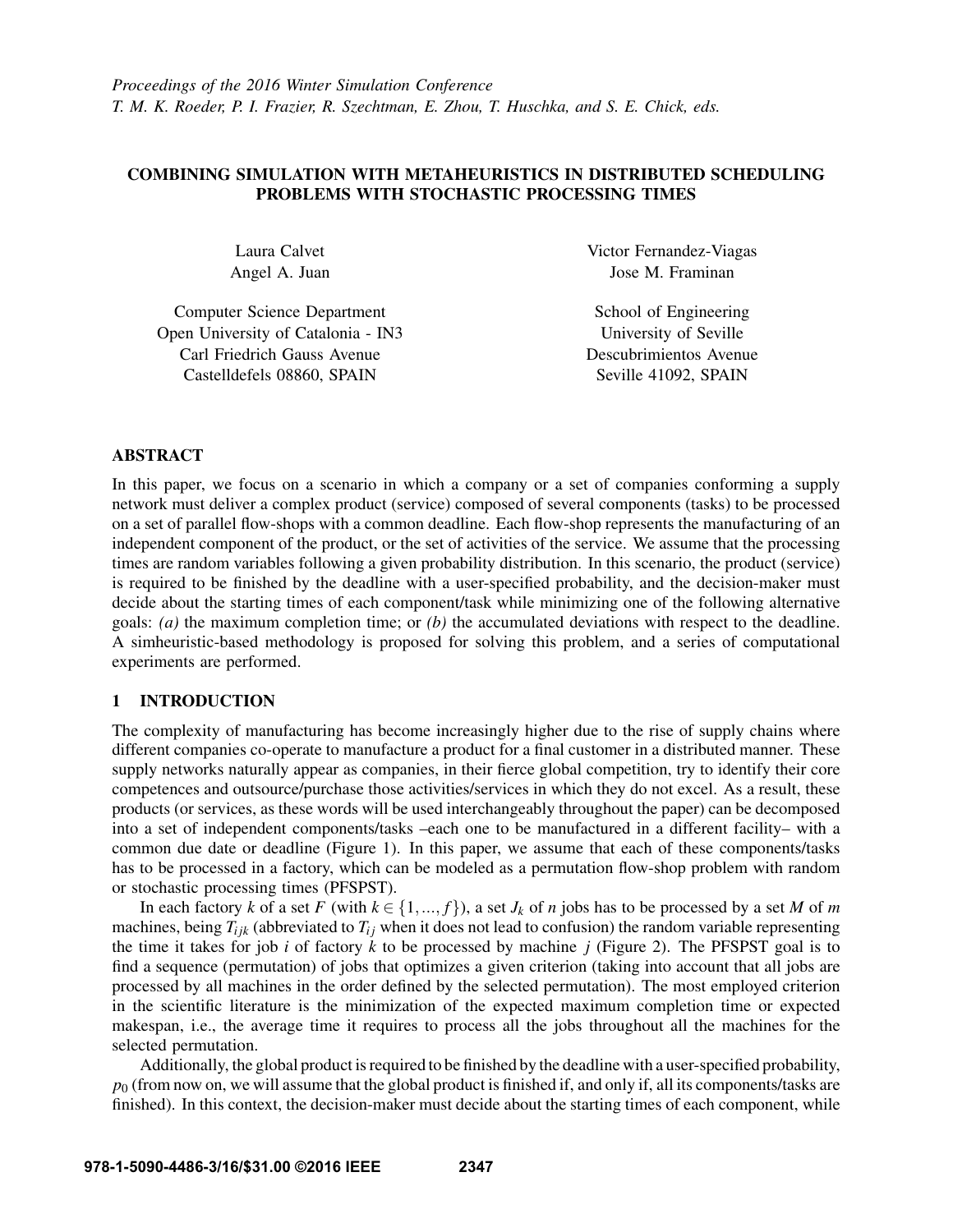*Calvet, Fernandez-Viagas, Framinan, and Juan*



Figure 1: A product requiring 3 independent flow-shops with a common deadline.



Figure 2: Example of a PFSP with 3 jobs and 3 machines.

minimizing one of the following alternative goals: *(a)* the maximum completion time of all components (machine-booking goal), i.e., the sum of all expected makespans and buffers in the product; or *(b)* the accumulated deviations with respect to the deadline (synchronization goal).

Our approach for solving this stochastic combinatorial optimization problem is based on the use of a simheuristic algorithm combining simulation (Monte Carlo in this case) with a metaheuristic framework. Some of the main benefits of our approach are the following ones: *(i)* it does not make any assumption on the size of the instances, i.e., being based on a metaheuristic framework it can solve large-scale instances in reasonable computing times; and *(ii)* it does not make any assumption either on the probability distributions employed to model the random processing times, i.e., being based on simulation there is no need to assume normality of processing times –any probability distribution can be used instead.

The rest of the paper is organized as follows: Section 2 provides a review of related work. Section 3 describes the main ideas behind our simulation-optimization approach. Some numerical experiments are carried out in Section 4, and analyzed in Section 5. Finally, we conclude this paper by summarizing its main findings and discussing future work in Section 6.

### 2 RELATED WORK

Different streams of the literature are related to the problem under consideration, namely assembly scheduling, distributed flow-shop scheduling, and permutation flow-shop scheduling with stochastic processing times. These are discussed in the next subsections.

### 2.1 Assembly scheduling

This problem is also denoted *n-stage assembly* or *assembly flow-shop scheduling*. In this problem, *m* tandem lines are arranged prior to a single assembly station which is fed by the tandem lines. Using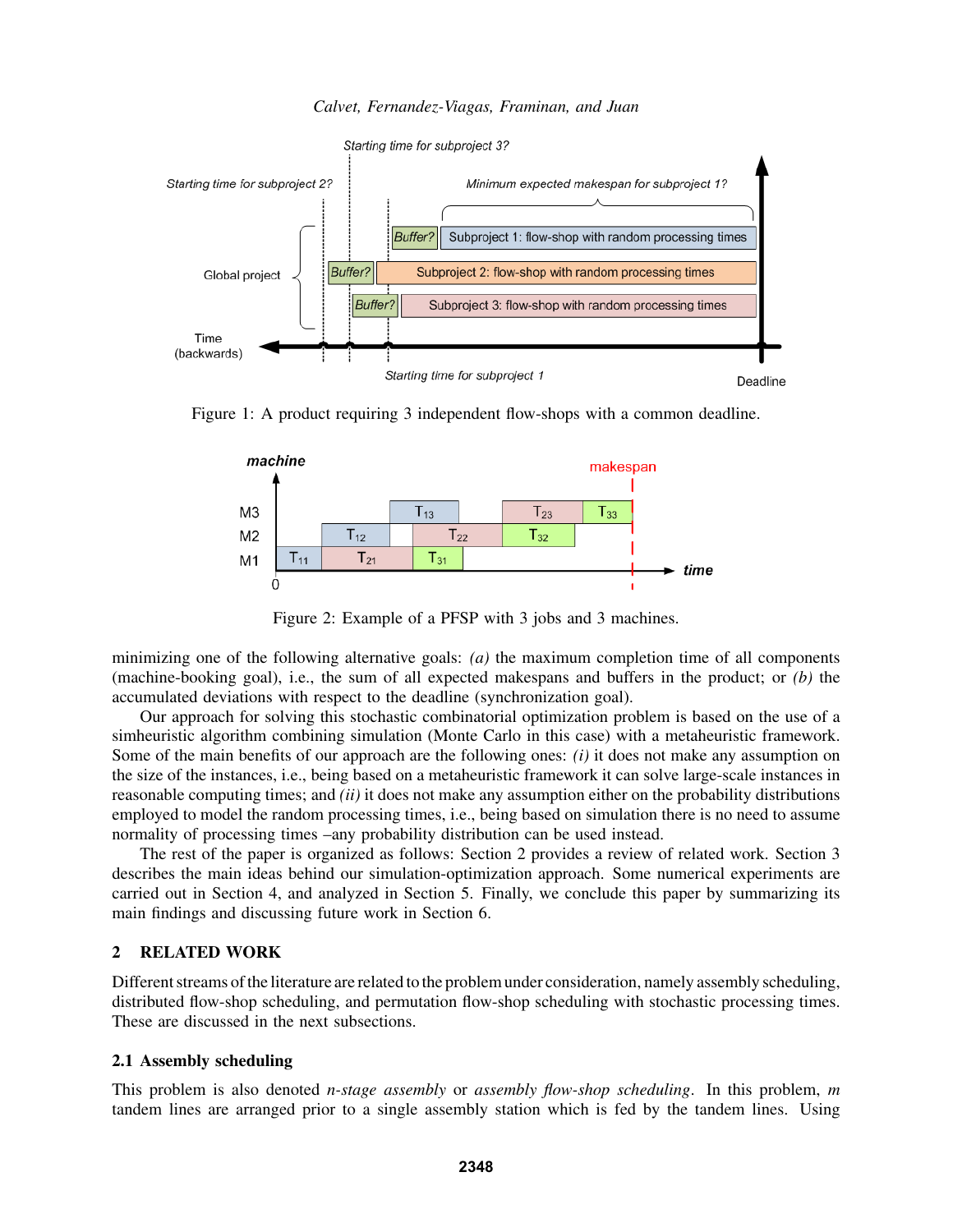#### *Calvet, Fernandez-Viagas, Framinan, and Juan*

this layout, *n* different products (jobs) have to be manufactured, each one consisting of *m* components manufactured in the tandem lines. The processing time of each component in each line is different. Some authors distinguish among the *fixed* case (i.e., each component can be processed only in a given tandem line), and the *unfixed* case (i.e., each component can be processed in different factories).

For these problems, different objectives are sought, such as makespan minimization (Sung and Juhn 2009), total flow-time (Al-Anzi and Allahverdi 2013, Sung and Kim 2008), due date fulfillment (Al-Anzi and Allahverdi 2007), or the combination of several indicators (Seidgar et al. 2014).

Most references refer to the 2-stage case (production followed by assembly), so they assume that each tandem line consists of a single machine. The underlying hypothesis is that there is a single processing time for each component before the assembly process. For this problem, different exact and approximate methods have been proposed, and some variants of the original problem have been tackled by Sung and Juhn (2009), where two types of components –manufactured and imported– are considered, and by Liao et al. (2015), where assembly batches are assumed.

Several other variants of the problem for three stages have been addressed in the literature (see e.g. Koulamas and Kyparisis 2001), but in none of the different versions of the problem the processing times have been assumed to be stochastic.

#### 2.2 Distributed Flow-shop Scheduling Problem (DFSP)

This problem has several similarities with the one presented in this communication: there are *m* identical permutation flow-shops where *n* jobs have to be processed. However, in the DFSP the jobs have not been assigned to each flow-shop, so this assignment becomes part of the decision problem. Furthermore, the DFSP has not been addressed with objectives related with due dates. In fact, the only objective addressed so far refers to makespan minimization (Naderi and Ruiz 2010), for which the best available heuristic is due to Fernandez-Viagas and Framinan (2015).

A particular case of the DFSP refers to the so-called *Distributed Assembly Flow-shop Scheduling Problem*, which combines the DFSP with assembly scheduling. In this problem, a distributed flow-shop composed of *k* identical flow-shops is followed by a single assembly operation. *n* jobs consisting each one of *k* components have to be assembled after each component has been manufactured in one of the flow-shops. This decision problem includes job assignment plus the scheduling of jobs in the assembly line. The main references for this problem are Hatami et al. (2015) and Hatami et al. (2013). In the first reference, the authors consider the objective of makespan minimisation, while in the second sequence-dependent setup times are assumed. In both cases, the problem is addressed using approximate algorithms, and, as in the assembly scheduling problems, we are not aware of references dealing with stochastic processing times.

#### 2.3 Permutation Flow-shop Problem with Stochastic Processing Times

While the PFSP has been intensively studied during the last few decades, the PFSPST has received less attention. Baker and Trietsch (2011) designed heuristics for addressing the 2-machine PFSPST, where the processing times are independent random variables following specific probability distributions. Later, Baker and Altheimer (2012) presented a methodology for the *m*-machine version. In addition, several variations of the PFSPST have been analyzed. For instance, Allaoui et al. (2006) and Choi and Wang (2012) worked on the stochastic hybrid flow-shop scheduling problem, aiming to minimize the expected makespan. The same problem was tackled by Kianfar et al. (2012) with the goal of minimizing the average tardiness of jobs. A novel approach is applied in Zhou and Cui (2008) for tackling the multi-objective stochastic PFSP, where both the flow-time and delay time of jobs are minimized.

An interesting line is related to uncertainty. Basically, there are two categories: proactive (or robust) scheduling and reactive scheduling. Works falling in the first category (Roy 2010) propose constructing an original predictive schedule. The basic aim is to find schedules that do not require new schedules (or significant changes) when confronting disruptions. These works may consider probability distributions or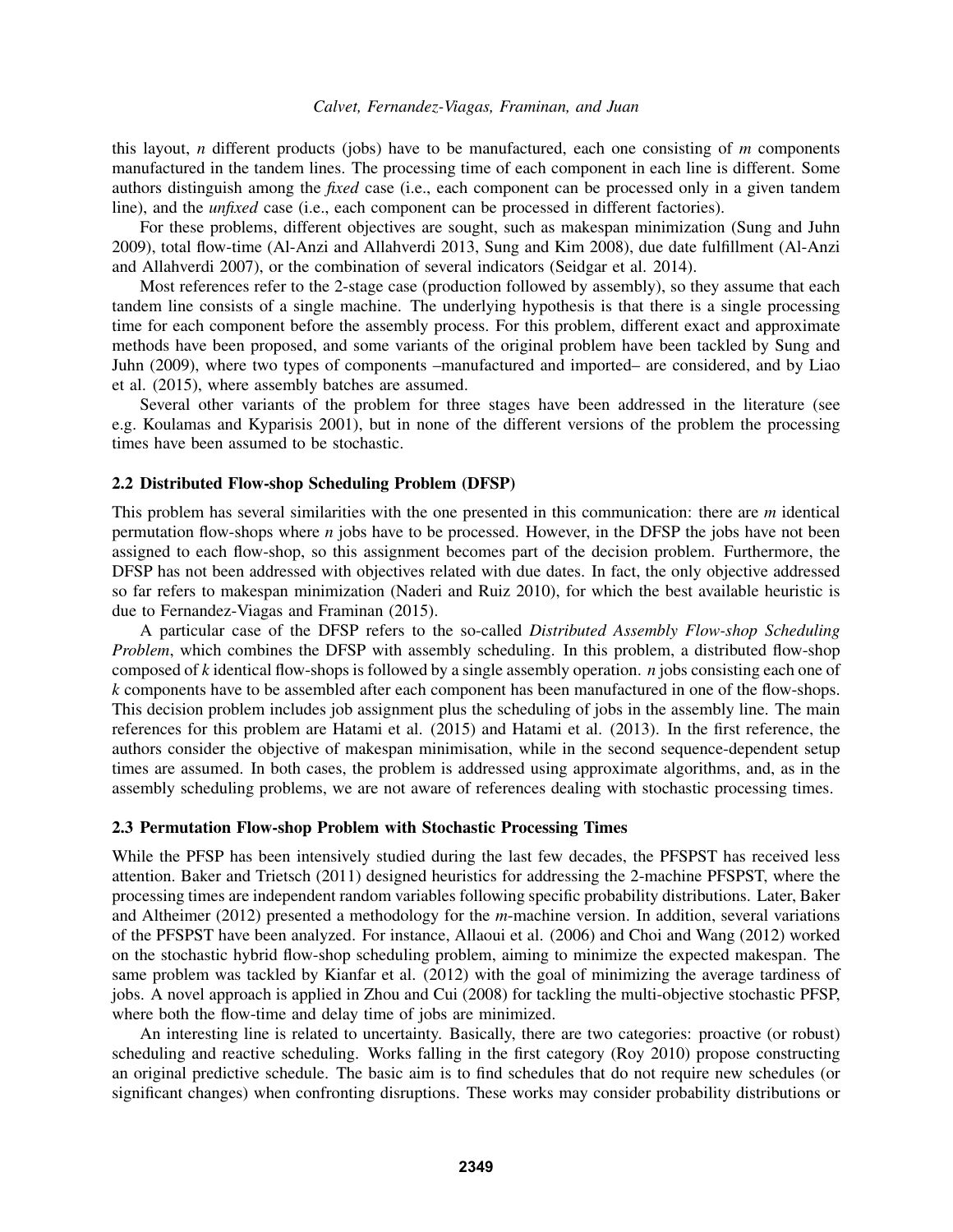sets of scenarios. Al Kattan and Maragoud (2008), Ghezail et al. (2010) and Liu et al. (2011) addressed the PFSP with uncertainty implementing proactive scheduling strategies. On the other hand, reactive scheduling consists in revising and re-optimizing schedules when unexpected events take place. A classical option is to obtain a predictive scheduling and then try to repair it according to the actual state of the system. A comprehensive review on rescheduling under disruptions is provided by Katragjini et al. (2013).

Some authors employ exact methods for addressing the PFSPST. A disadvantage of many of these methods is that they only work with a specific set of probability distributions and relatively small instances. Moreover, it may be difficult to adapt them for handling dependencies among processing times. Simulation techniques enable researchers to deal with these situations in a natural way. An interesting example is the work of Baker and Altheimer (2012), which proposed a hybrid approach combining heuristics and simulation. The authors tested three heuristic methods: two relying on the CDS heuristic (Campbell et al. 1970) and one on the NEH heuristic (Nawaz et al. 1983).

#### 3 PROPOSED METHODOLOGY

Our methodology is based on a simheuristic approach (Juan et al. 2015), which relies on the Iterated Local Search (ILS) metaheuristic (Lourenço et al. 2010) and Monte Carlo simulation (MCS) techniques. This metaheuristic has been successfully applied to a wide range of combinatorial optimization problems and is highly popular among researchers. Due to its modularity, it is relatively easy to implement. On the other hand, MCS techniques enable the assessment of solutions in a dynamic environment by taking the following steps: *(1)* simulate a number of scenarios, where each one is created by generating one value per random variable; *(2)* apply a specific solution in each scenario and compute a measure of performance; and *(3)* calculate the average performance.

The methodology is summarized in Algorithm 1 and described next. The inputs are the set  $F$ , the deadline  $(d_0)$ , the probability  $p_0$ , and the processing time of each trio of job, machine, and component  $(T_{ijk} \forall i \in J, j \in M$  and  $k \in F$ ), which is assumed to follow a specific probability distribution (either theoretical or empirical). Initially, the number of components (*nComponents*) is obtained. Then, a set of instructions are performed for each component:

- 1. calculate the associated probability  $(p_{0k})$  in order to reach  $p_0$ .  $p_{0k}$  is computed as  $p_0^{1/n$ Components  $\boldsymbol{0}$ (note we assume that the components are independent);
- 2. solve the corresponding PFSPST (i.e., get the 'best' permutation);
- 3. employ MCS techniques to get a sample of makespans (of size *r*) for the solution obtained and use it to build an empirical cumulative distribution function;
- 4. identify the makespan below which  $p_{0k}$  percent of the observations may be found (i.e., the  $p_{0k}$ percentile); and
- 5. set the starting time as  $d_0$  minus the  $p_{0k}$  percentile and store it.

Once all starting times are computed, the procedure returns them. In this work we define 'best' permutation (*bestSol*) as the one minimizing the expected makespan.

Regarding steps 3 and 4, we will provide more details. There is a sample of makespans  $x_1, x_2, \ldots, x_r$ , which are observations of independent and identically distributed real random variables with a common cumulative distribution function  $F(t)$ , which is unknown. The empirical cumulative distribution function is defined as:

$$
\hat{F}_r(t) = \frac{\text{number of elements in the sample } \le t}{r} = \frac{1}{r} \sum_{i=1}^r 1_{x_i \le t} \tag{1}
$$

By the strong law of large numbers, the estimator  $\hat{F}_r(t)$  converges to  $F(t)$  as almost surely, for every value of *t*. As a consequence, the estimator  $\hat{F}_r(t)$  is consistent. Thus, we can obtain the value *t* ensuring that the component *k* will have a makespan of *t* or lower with a probability of  $p_{0k}$  by computing:  $t = \hat{F}_r^{-1}(p_{0k})$ .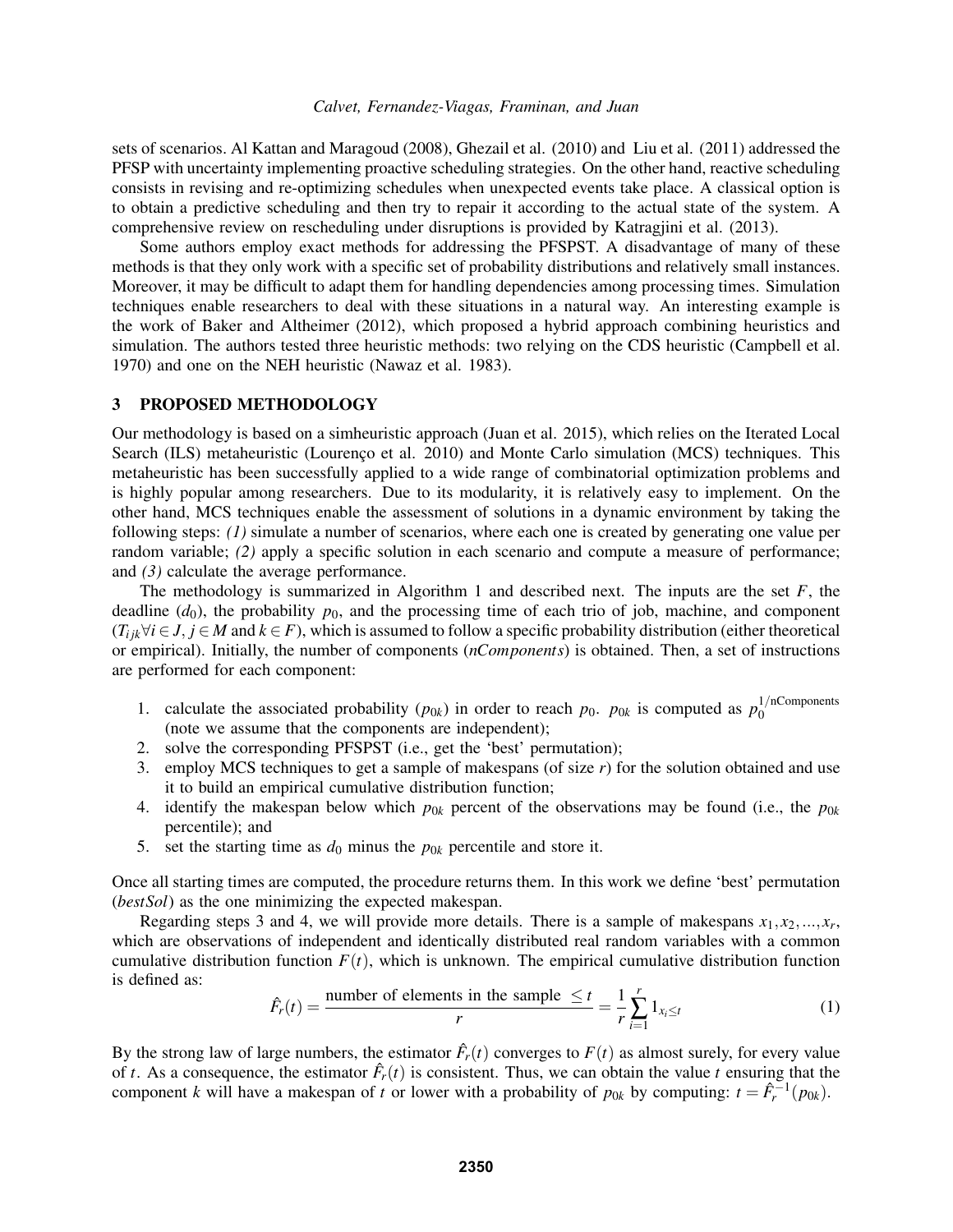### Algorithm 1

| $d_0$ : product deadline (common due date for all components)<br>$p_0$ : user-specified probability that the product finishes on or before $d_0$ |  |  |  |  |  |  |  |
|--------------------------------------------------------------------------------------------------------------------------------------------------|--|--|--|--|--|--|--|
|                                                                                                                                                  |  |  |  |  |  |  |  |
|                                                                                                                                                  |  |  |  |  |  |  |  |
| $T_{ijk}$ : random processing time of job <i>i</i> in machine <i>j</i> for component <i>k</i>                                                    |  |  |  |  |  |  |  |
| $nComponents \leftarrow getNumberComponents(F)$<br>2:                                                                                            |  |  |  |  |  |  |  |
| for each component $k$ in $F$ do<br>3:                                                                                                           |  |  |  |  |  |  |  |
| $p_{0k} \leftarrow \text{calcProbabilityComponent}(p_0, k, nComponents)$<br>4:                                                                   |  |  |  |  |  |  |  |
| $bestSol(k) \leftarrow solvePFSPST(k, T_{ijk})$<br>$\triangleright$ use a simulation-optimization algorithm<br>5:                                |  |  |  |  |  |  |  |
| $distFunction(k) \leftarrow calcDistFunction(bestSol(k))$<br>$\triangleright$ use observations from simulation<br>6:                             |  |  |  |  |  |  |  |
| $percentile(p_{0k}) \leftarrow calcPercentil(distFunction(k), p_{0k})$<br>7:                                                                     |  |  |  |  |  |  |  |
| starting $Time(k) \leftarrow d_0 - percentil(p_{0k})$<br>8:                                                                                      |  |  |  |  |  |  |  |
| startingTimes $\leftarrow$ add(startingTime(k))<br>9:                                                                                            |  |  |  |  |  |  |  |
| end for<br>10:                                                                                                                                   |  |  |  |  |  |  |  |
| return startingTimes<br>11:                                                                                                                      |  |  |  |  |  |  |  |
| 12: end procedure                                                                                                                                |  |  |  |  |  |  |  |

In order to solve each of the PFSPST (i.e., step 4), we present a simheuristic methodology similar to the one described in Juan et al. (2014). It relies on two components: an ILS metaheuristic that searches promising solutions, and MCS techniques for assessing them. Figure 3 shows the basic scheme. The first steps are to transform the original problem instance into a PFSP instance replacing random variables by their means, and apply the aforementioned NEH heuristic for finding a solution (*baseSol*). Then, MCS techniques are used to compute the expected makespan for that solution considering the stochastic environment described by the original instance. A new solution (*bestSol*) is created to store the best solution found, which is a copy of *baseSol* at this stage. Afterwards, the loop is started, which will execute instructions during *maxTime* seconds. The first step is building a new solution (*newSol*) by perturbing *baseSol*, which implies selecting randomly two jobs and interchanging their positions. A local search based on the classical shift-to-left movement is applied to each job in a random order. The next step checks whether the makespan of *newSol* is lower than or equal to that of *baseSol*. If this is not satisfied, the solution is discarded and another iteration starts. Otherwise, the expected makespan (obtained using MCS techniques) of *newSol* is computed. A variable *delta* contains the difference between the expected makespan of *newSol* and *baseSol*. If *delta* is negative or 0 (i.e., there is an improvement) *newSol* replaces *baseSol* and the variable *credit* (which is initially 0) is reset to −*delta*. Additionally, *bestSol* is updated if its expected makespan is higher than the one of *baseSol*. If *delta* is positive but equal to or lower than *credit* (i.e., it is only 'slightly' worse), *baseSol* is updated and *credit* is reset to 0. This acceptance criterion that chooses whether *baseSol* is updated is known as Demon-like process (Talbi 2009) and is employed to help avoiding local minima during the execution of the algorithm. Finally, *bestSol* is returned. It is important to note the difference between the methodology described in Juan et al. (2014) and ours: while the former is deterministic-driven (i.e., the replacement of the base solution depends on the makespan of the transformed instance), the latter is stochastic-driven (i.e., stochastic makespans are employed). This modification provides better solutions without requiring more computational time.

### 4 COMPUTATIONAL EXPERIMENTS

The methodology presented has been implemented as a Java application. A standard personal computer, Intel Core i5 CPU at 3.2 GHz and 4 GB RAM with Windows 7 has been employed. We have experimented with 4 instances with the parameters  $f \in \{2,4\}$  and  $m \in \{5,10\}$ , and with 20 jobs assigned to each line  $k \in F$ . The processing times on each machine are taken from the PFSP instances introduced in Taillard (1993). Table 1 describes the composition of the new instances and their main characteristics  $(d_0, m,$  and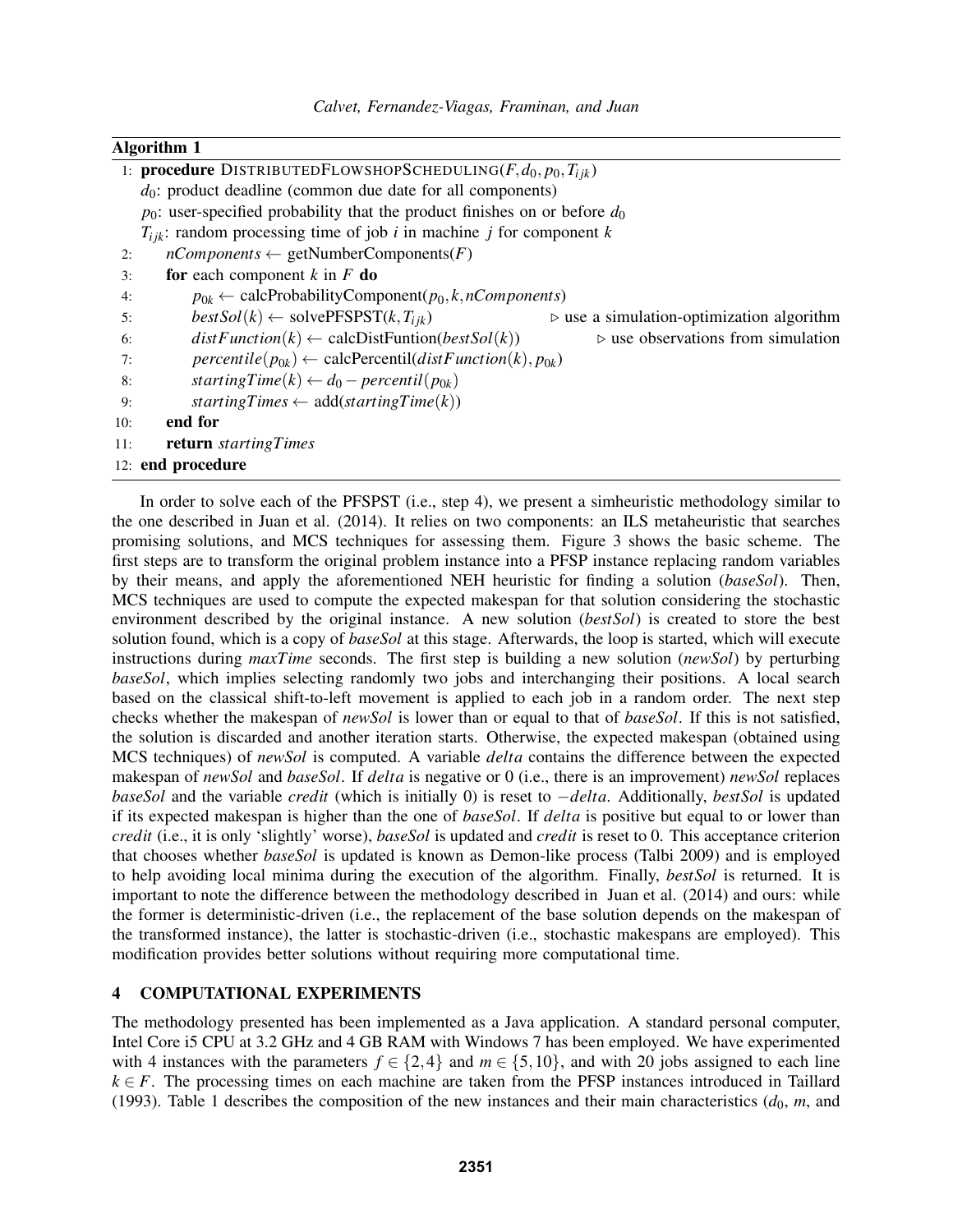

*Calvet, Fernandez-Viagas, Framinan, and Juan*

Figure 3: Flowchart of the proposed methodology for the PFSPST.

*f*) in the third, fourth and fifth columns, respectively. Second column indicates the instance of Taillard (1993) from which the processing times are considered. The common due date has been generated by doing  $d_0 = h \cdot C$ , following a similar procedure to the ones described by Della Croce et al. (2000) and Biskup and Feldmann (2001), where *h* is a parameter to indicate how loose/tight the common due date is and *C* is the makespan of the line, i.e., the highest makespan among all the factories. Note that the makespan of each line is the best known solution of the corresponding Taillard instance which is recorded in http://mistic.heig-vd.ch/. To avoid unfeasible instances, we generate loose common due dates according to a uniform distribution [1.2, 1.6] for the parameter *h*. All experiments have been run 5 times with different seeds and only the best values are stored. The computational time allowed for each instance is the sum of the time assigned to each production line, which is  $0.03 \cdot m \cdot n$  seconds (as suggested in Juan et al. 2014). For introducing the stochasticity of processing times, each one is defined as an independent random variable following a logNormal distribution with a mean  $(\mu)$  set to the processing time of the original instance and a standard deviation (σ) obtained from the coefficient of variation ( $c = σ/μ$ ). Three values of *c* are tested: 0.1, 0.5, and 1 (proposed in Framinan and Perez-Gonzalez 2015), which represent a low, medium, and high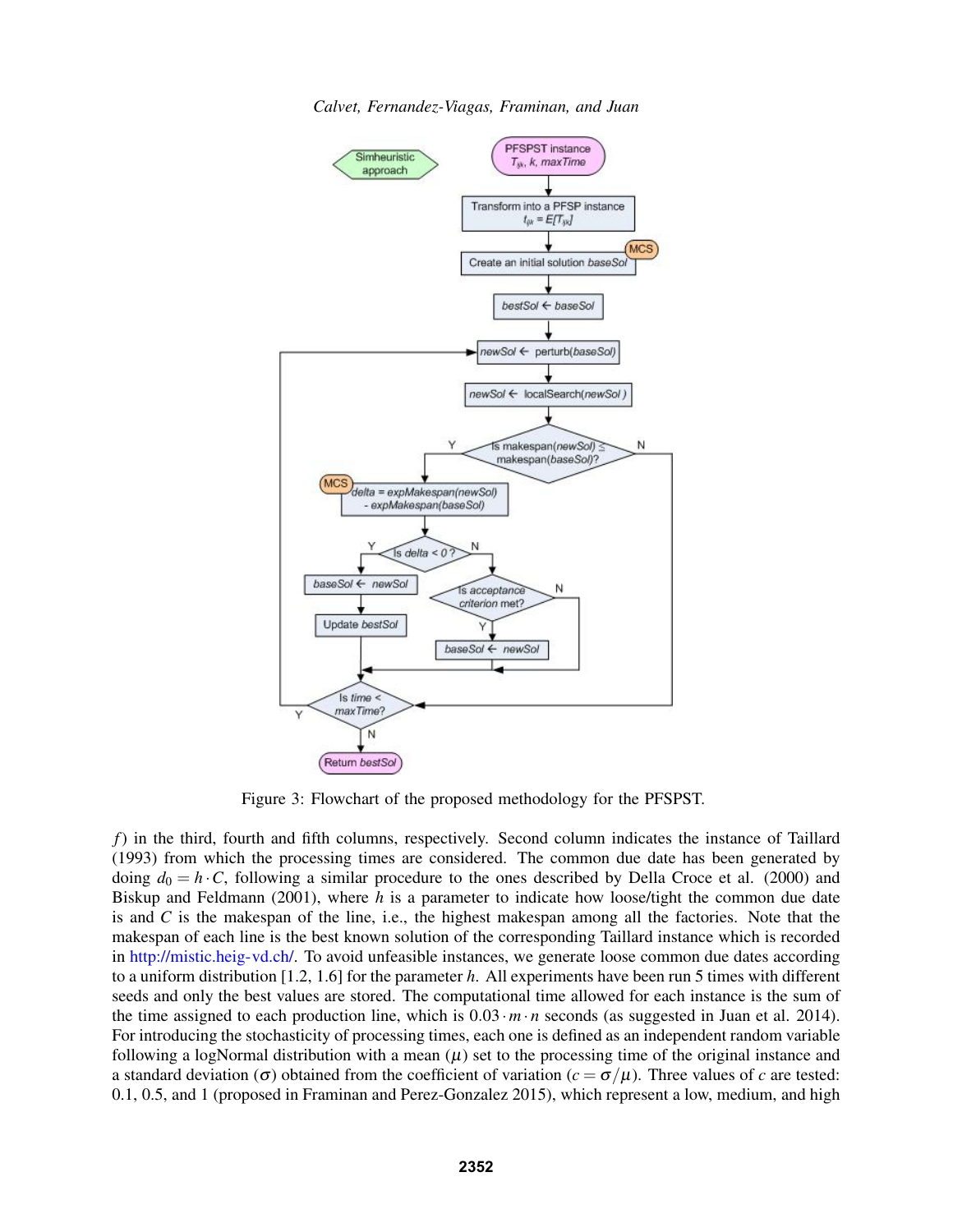level of stochasticity, respectively. Regarding the user-given probabilities, three levels are established: 0.8, 0.9, and 0.95.

First, we compare the performance of our algorithm following a stochastic approach (the described in the previous section) with a deterministic one, which assumes zero variability. Table 2 displays the booking times (i.e., the sum of all expected makespans and buffers, or percentiles) for the first instance considering each one of the 9 scenarios defined by the probabilities and the levels of stochasticity. The mean gaps between the booking times of both approaches for each level of stochasticity (from low to high) are: −0.12%, −1.13%, and −1.77%, respectively. Similarly, for each level of probability (from low to high), the mean gaps are:  $-0.89\%$ ,  $-0.99\%$ , and  $-1.16\%$ , respectively. Secondly, we analyze the booking times and buffers for the same 9 scenarios studying all instances. Solutions are provided in Table 3. Figure 4 shows this information in boxplots. Finally, the relation between booking times and level of stochasticity is studied for a high number of probability values. The patterns identified for the first instance are presented in Figure 5.

Table 1: Description of the instances.

| Instance | Taillard's instances                                                              | $a_0$ | $\mathfrak{m}$ |  |
|----------|-----------------------------------------------------------------------------------|-------|----------------|--|
| ins1     | ta001 ( $f = 1$ ), ta002 ( $f = 2$ )                                              | 1841  |                |  |
| ins2     | ta003 ( $f = 1$ ), ta004 ( $f = 2$ ), ta005 ( $f = 3$ ), ta006 ( $f = 4$ )        | 1620  |                |  |
| ins3     | ta011 ( $f = 1$ ), ta012 ( $f = 2$ )                                              | 2409  |                |  |
| ins4     | ta013 ( $f = 1$ ), ta014 ( $f = 2$ ), ta015 ( $f = 3$ ), ta016 ( $f = 4$ )   2372 |       |                |  |

| Table 2: Booking times for "ins1" following the stochastic and the deterministic approach. |  |  |  |
|--------------------------------------------------------------------------------------------|--|--|--|
|                                                                                            |  |  |  |

|             |               | Stochastic approach |         |         | Deterministic approach |         |         |         |
|-------------|---------------|---------------------|---------|---------|------------------------|---------|---------|---------|
|             | Stochasticity | Low                 | Medium  | High    | Low                    | Medium  | High    | Average |
| Probability | 0.8           | 2671.96             | 2845.83 | 3086.30 | 2674.66                | 2876.29 | 3133.19 | 2881.37 |
|             | 0.9           | 2688.03             | 2944.64 | 3327.98 | 2691.21                | 2977.94 | 3386.28 | 3002.68 |
|             | 0.95          | 2701.60             | 3034.82 | 3571.91 | 2705.70                | 3072.52 | 3648.68 | 3122.54 |
|             | Average       | 2687.19             | 2941.76 | 3328.73 | 2690.52                | 2975.58 | 3389.38 |         |

Table 3: Table of results.

|      |      | Level of stochasticity |               |              |               |              |               |
|------|------|------------------------|---------------|--------------|---------------|--------------|---------------|
|      |      | Low                    |               | Medium       |               | High         |               |
|      |      | Booking time           | <b>Buffer</b> | Booking time | <b>Buffer</b> | Booking time | <b>Buffer</b> |
| ins1 | 0.8  | 2671.96                | 24.95         | 2845.83      | 104.23        | 3086.30      | 204.88        |
|      | 0.9  | 2688.03                | 41.02         | 2944.64      | 203.04        | 3327.98      | 446.55        |
|      | 0.95 | 2701.60                | 54.59         | 3034.82      | 293.22        | 3571.91      | 690.49        |
| ins2 | 0.8  | 4867.96                | 38.18         | 5287.05      | 215.53        | 5821.46      | 445.30        |
|      | 0.9  | 4896.62                | 66.85         | 5515.96      | 444.43        | 6346.50      | 970.34        |
|      | 0.95 | 4923.97                | 94.20         | 5736.55      | 665.02        | 6879.40      | 1503.25       |
| ins3 | 0.8  | 3270.41                | 13.66         | 3478.39      | 98.77         | 3786.69      | 221.03        |
|      | 0.9  | 3282.55                | 25.80         | 3579.86      | 200.24        | 4041.78      | 476.12        |
|      | 0.95 | 3293.67                | 36.91         | 3680.14      | 300.53        | 4308.61      | 742.95        |
| ins4 | 0.8  | 5748.58                | 29.41         | 6069.68      | 163.80        | 6544.70      | 358.62        |
|      | 0.9  | 5774.13                | 54.96         | 6251.65      | 345.78        | 7012.24      | 826.16        |
|      | 0.95 | 5797.32                | 78.15         | 6427.30      | 521.42        | 7485.07      | 1298.99       |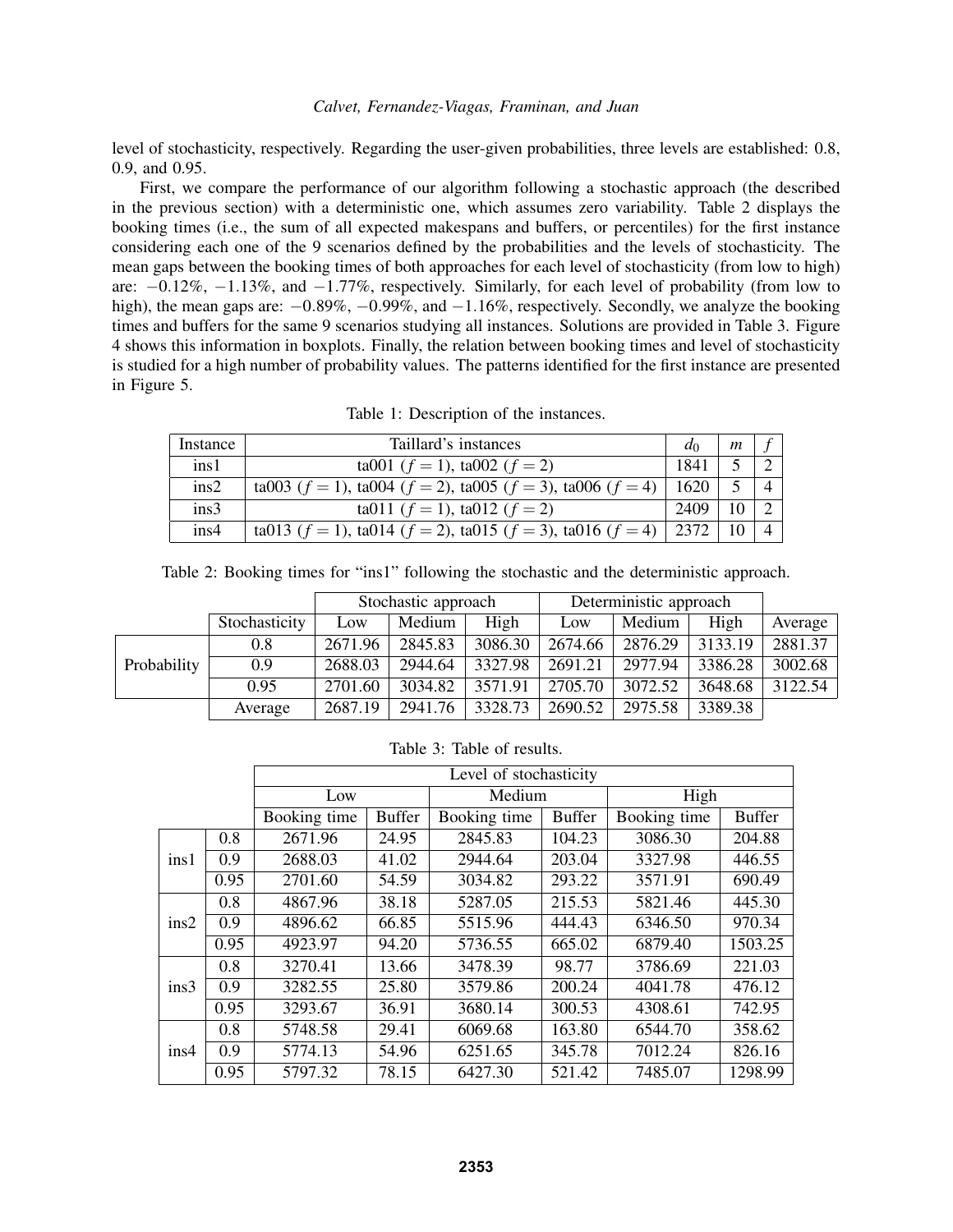



Figure 4: Boxplots of booking times and buffers for several scenarios.

### 5 ANALYSIS OF RESULTS

It is important to start with the comparison between the stochastic and the deterministic approach, in order to check whether introducing simulation in the solving methodology for the PFSPST is useful. The results (Table 2) indicate that the improvement in terms of booking times is highly significant, with gaps increasing with the levels of stochasticity and probability.

Focusing on the effect of these variables (stochasticity and probability) on booking times, it can be observed (Table 3 and Figure 5) that the booking times increase with both the stochasticity and the probability. While the differences among levels of stochasticity are relatively small for low probabilities (below 0.8), they rapidly increase for higher values. As expected, when users require a high probability, the booking time increases exponentially for all the levels of stochasticity considered.

According to the graphical results in Figure 4, which refer to all instances, both variables have a positive effect on the booking time, being the level of variability more relevant. Regarding the buffers required, they are much more volatile. For a low level of stochasticity, it is very small but rapidly increases as the level grows. The effect of the probability is a bit smaller but also positive and growing.

### 6 CONCLUSIONS AND FURTHER RESEARCH

In this paper we have discussed how simulation can be combined with metaheuristics in order to deal with stochastic multi-factory scheduling problems. In particular, we have studied a scheduling problem composed of parallel and independent components/tasks with a common due date, the processing of each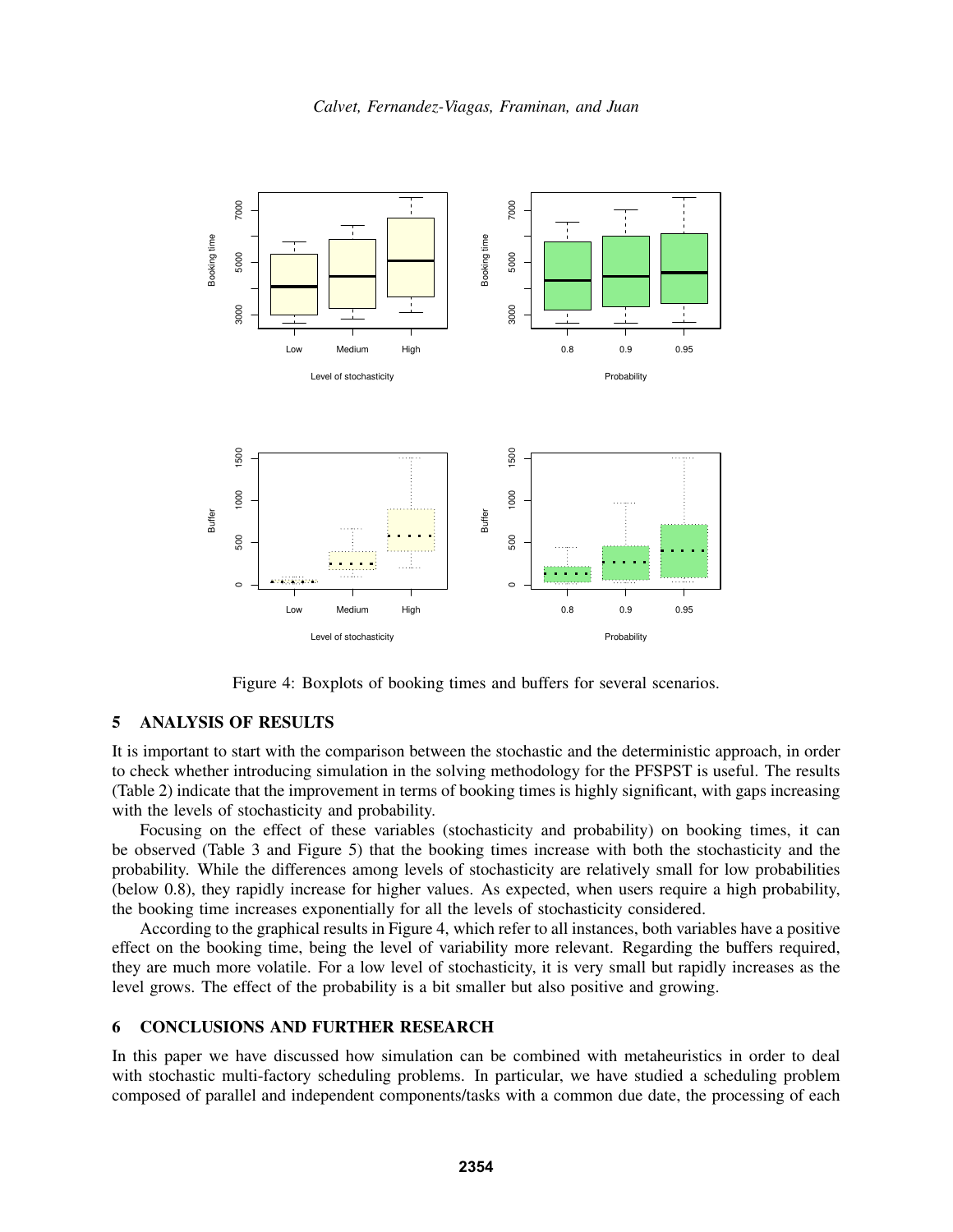

*Calvet, Fernandez-Viagas, Framinan, and Juan*

Figure 5: Relation between probability, booking time and level of stochasticity for "ins1".

of these components being modeled as a permutation flow-shop problem with stochastic processing times. In this context, a natural question arises: how to set starting times of each component in such a way that the total machine-occupancy time is minimized while ensuring a user-given probability of finishing all components in due time. The computational experiments carried out in this paper show how starting times vary according to factors such as the variance level in the random processing times or the user-required probability threshold for the product to finish on time. Other similar questions can be formulated, e.g., how to set starting times of each component in order to minimize total deviations from the common due date while respecting the aforementioned constraint, etc. These are open research lines that must require from similar approaches to the one introduced here.

## ACKNOWLEDGMENTS

This work has been partially supported by the Spanish Ministry of Economy and Competitiveness (grants TRA2013-48180-C3-P, DPI2013-44461-P), FEDER, and the Catalan Government (2014-CTP-00001).

### **REFERENCES**

- Al-Anzi, F., and A. Allahverdi. 2007. "A Self-adaptive Differential Evolution Heuristic for Two-stage Assembly Scheduling Problem to Minimize Maximum Lateness with Setup Times". *European Journal of Operational Research* 182 (1): 80–94.
- Al-Anzi, F., and A. Allahverdi. 2013. "An Artificial Immune System Heuristic for Two-stage Multimachine Assembly Scheduling Problem to Minimize Total Completion Time". *Journal of Manufacturing Systems* 32 (4): 825–830.
- Al Kattan, I., and R. Maragoud. 2008. "Performance Analysis of Flowshop Scheduling Using Genetic Algorithm Enhanced with Simulation". *International Journal of Industrial Engineering: Theory, Applications and Practice* 15 (1): 62–72.
- Allaoui, H., S. Lamouri, and M. Lebbar. 2006. "A Robustness Framework for a Stochastic Hybrid Flow Shop to Minimize the Makespan". In *International Conference on Service Systems and Service Management*, Volume 2, 1097–1102. IEEE.
- Baker, K. R., and D. Altheimer. 2012. "Heuristic Solution Methods for the Stochastic Flow Shop Problem". *European Journal of Operational Research* 216 (1): 172–177.
- Baker, K. R., and D. Trietsch. 2011. "Three Heuristic Procedures for the Stochastic, Two-machine Flow Shop Problem". *Journal of Scheduling* 14 (5): 445–454.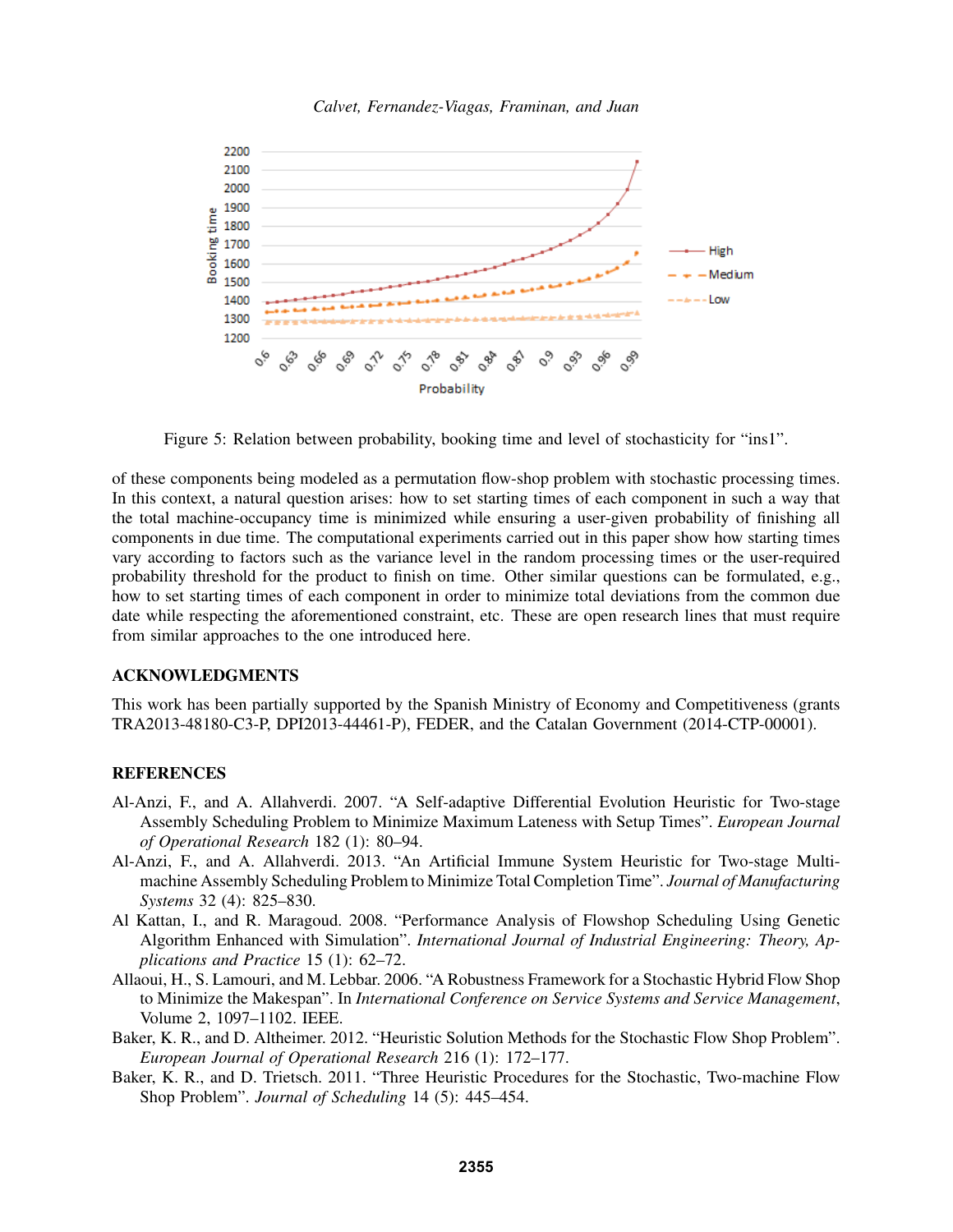- Biskup, D., and M. Feldmann. 2001. "Benchmarks for Scheduling on a Single Machine Against Restrictive and Unrestrictive Common Due Dates". *Computers & Operations Research* 28 (8): 787–801.
- Campbell, H. G., R. A. Dudek, and M. L. Smith. 1970. "A Heuristic Algorithm for the n Job, m Machine Sequencing Problem". *Management science* 16 (10): B630–B637.
- Choi, S., and K. Wang. 2012. "Flexible Flow Shop Scheduling with Stochastic Processing Times: A Decomposition-based Approach". *Computers & Industrial Engineering* 63 (2): 362–373.
- Della Croce, F., J. N. Gupta, and R. Tadei. 2000. "Minimizing Tardy Jobs in a Flowshop with Common Due Date". *European Journal of Operational Research* 120 (2): 375–381.
- Fernandez-Viagas, V., and J. M. Framinan. 2015. "A Bounded-search Iterated Greedy Algorithm for the Distributed Permutation Flowshop Scheduling Problem". *International Journal of Production Research* 53 (4): 1111–1123.
- Framinan, J. M., and P. Perez-Gonzalez. 2015. "On Heuristic Solutions for the Stochastic Flowshop Scheduling Problem". *Journal of Operational Research* 246 (2): 413–420.
- Ghezail, F., H. Pierreval, and S. Hajri-Gabouj. 2010. "Analysis of Robustness in Proactive Scheduling: A Graphical Approach". *Computers & Industrial Engineering* 58 (2): 193–198.
- Hatami, S., R. Ruiz, and C. Andrés-Romano. 2013. "The Distributed Assembly Permutation Flowshop Scheduling Problem". *International Journal of Production Research* 51 (17): 5292–5308.
- Hatami, S., R. Ruiz, and C. Andrés-Romano. 2015. "Heuristics and Metaheuristics for the Distributed Assembly Permutation Flowshop Scheduling Problem with Sequence Dependent Setup Times". *International Journal of Production Economics* 169:76–88.
- Juan, A., B. Barrios, E. Vallada, D. Riera, and J. Jorba. 2014. "A Simheuristic Algorithm for Solving the Permutation Flow-shop Problem with Stochastic Processing Times". *Simulation Modelling Practice and Theory* 46:101–117.
- Juan, A., J. Faulin, S. Grasman, M. Rabe, and G. Figueira. 2015. "A Review of Simheuristics: Extending Metaheuristics to Deal with Stochastic Optimization Problems". *Operations Research Perspectives* 2:62– 72.
- Katragjini, K., E. Vallada, and R. Ruiz. 2013. "Flow Shop Rescheduling Under Different Types of Disruption". *International Journal of Production Research* 51 (3): 780–797.
- Kianfar, K., S. F. Ghomi, and A. O. Jadid. 2012. "Study of Stochastic Sequence-dependent Flexible Flow Shop via Developing a Dispatching Rule and a Hybrid GA". *Engineering Applications of Artificial Intelligence* 25 (3): 494–506.
- Koulamas, C., and G. J. Kyparisis. 2001. "The Three-stage Assembly Flowshop Scheduling Problem". *Computers & Operations Research* 28 (7): 689–704.
- Liao, C.-J., C.-H. Lee, and H.-C. Lee. 2015. "An Efficient Heuristic for a Two-stage Assembly Scheduling Problem with Batch Setup Times to Minimize Makespan". *Computers & Industrial Engineering* 88:317– 325.
- Liu, Q., S. Ullah, and C. Zhang. 2011. "An Improved Genetic Algorithm for Robust Permutation Flowshop Scheduling". *The International Journal of Advanced Manufacturing Technology* 56 (1-4): 345–354.
- Lourenço, H., O. Martin, and T. Stützle. 2010. "Iterated Local Search: Framework and Applications". In *Handbook of Metaheuristics*, edited by M. Gendreau and J.-Y. Potvin, Volume 146 of *International Series in Operations Research & Management Science*, 363–397. Springer US.
- Naderi, B., and R. Ruiz. 2010. "The Distributed Permutation Flowshop Scheduling problem". *Computers & Operations Research* 37 (4): 754–768.
- Nawaz, M., J. Enscore, and I. Ham. 1983. "A Heuristic Algorithm for the m-machine, n-job Flowshop Sequencing Problem". *Omega* 11:91–95.
- Roy, B. 2010. "Robustness in Operational Research and Decision Aiding: A Multi-faceted Issue". *European Journal of Operational Research* 200 (3): 629–638.